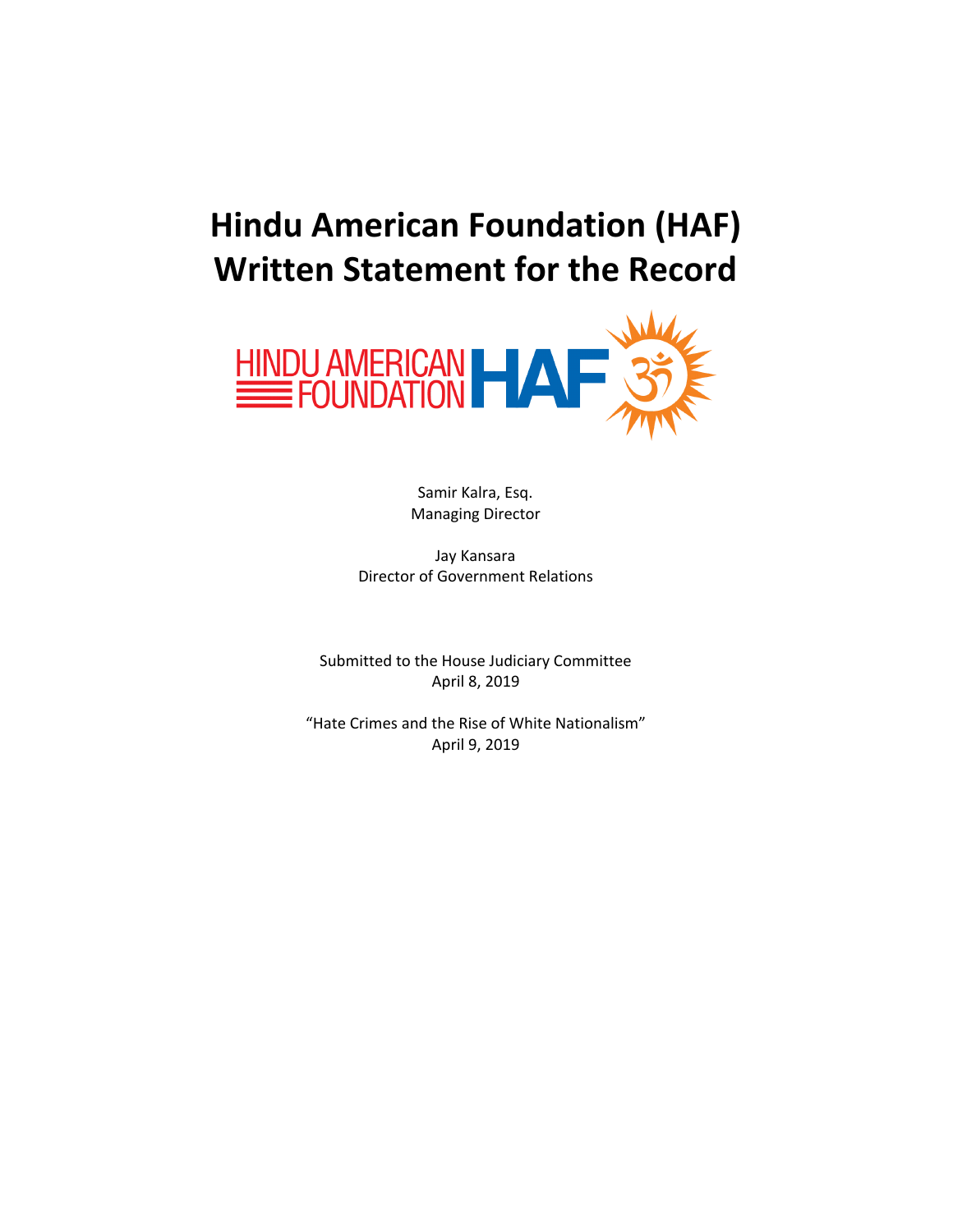Chairman Nadler and Ranking Member Collins, the Hindu American Foundation thanks the House Judiciary Committee for holding today's hearing on the topic of *Hate Crimes and the Rise of White Nationalism.* Crimes motivated by bias based on a perpetrator's bigotry against a particular group of people on the basis of race, religion, national origin, sex, sexual orientation, age, or disability are particularly egregious as they target entire communities. The rise of hate crimes, noted by the FBI, in conjunction with the rise of White Nationalism is a troubling trend that FBI Director Christopher Wray acknowledged last week in Congressional testimony and requires the full attention of lawmakers at the federal, state, and local levels across the United States.

The Hindu American Foundation (HAF) is a non-profit non-partisan advocacy organization for the Hindu American community, an estimated population over 3 million across the United States of America. Founded in 2003, HAF's work impacts a range of issues — from the portrayal of Hinduism in K-12 textbooks to civil and human rights to addressing contemporary problems, such as environmental protection and inter-religious conflict, by applying Hindu philosophy.

The Foundation educates the public about Hinduism, speaks out about issues affecting Hindus worldwide, and builds bridges with institutions and individuals whose work aligns with HAF's objectives. HAF's three areas of focus are education, policy, and community. Through its advocacy efforts, HAF promotes dignity, mutual respect, and pluralism in order to ensure the well-being of Hindus and for all people and the planet to thrive. HAF stands firmly against hate, discrimination, defamation, and terror.

## **Hindu American Demographics**

Hindu Americans, estimated at 3.2 million, are one of the fastest growing American religious communities. Hindus represent diverse ethnic backgrounds, including but not limited to individuals of Indian, Pakistani, Bangladeshi, Malaysian, Indonesian, Afghan, Nepalese, Bhutanese, Sri Lankan, Fijian, Caribbean, and European descent. The majority of Hindus, however, are of Indian ethnic origin and are largely an immigrant community. It was only after the lifting of the Asian Exclusion Act of 1924 in 1943 and the abolishment of quotas for immigrants based on national origin in 1965 that Hindus came to the United States in increasing numbers.

Most Hindus have come to the U.S. as students, high skilled workers, or family members in search of better economic opportunities and unification. And there are others who have arrived in this country after facing religious persecution in their country of origin, such as Afghanistan, Bangladesh, Pakistan, Sri Lanka, and Bhutan. In the last few years, for example, more than 90,000 mostly Hindu Bhutanese have been resettled across the country after being forcibly evicted from Bhutan in the 1990s and living in refugee camps in Nepal for nearly 20 years. There are also those who are undocumented.

Today, Hindus in the United States are from all walks of life and professions including medicine, engineering, law, entertainment, and are entrepreneurs in a variety of industries. We are served by nearly 1,000 houses of worship and community centers in every state and several territories of the union.

There are four members of the US House of Representatives currently serving who identify as Hindu. There are high ranking appointed officials and civil servants of Presidential Administrations past and present who also identify as Hindu, along with the numerous state and local elected and appointed officials, as well as civil servants in many state and local governments.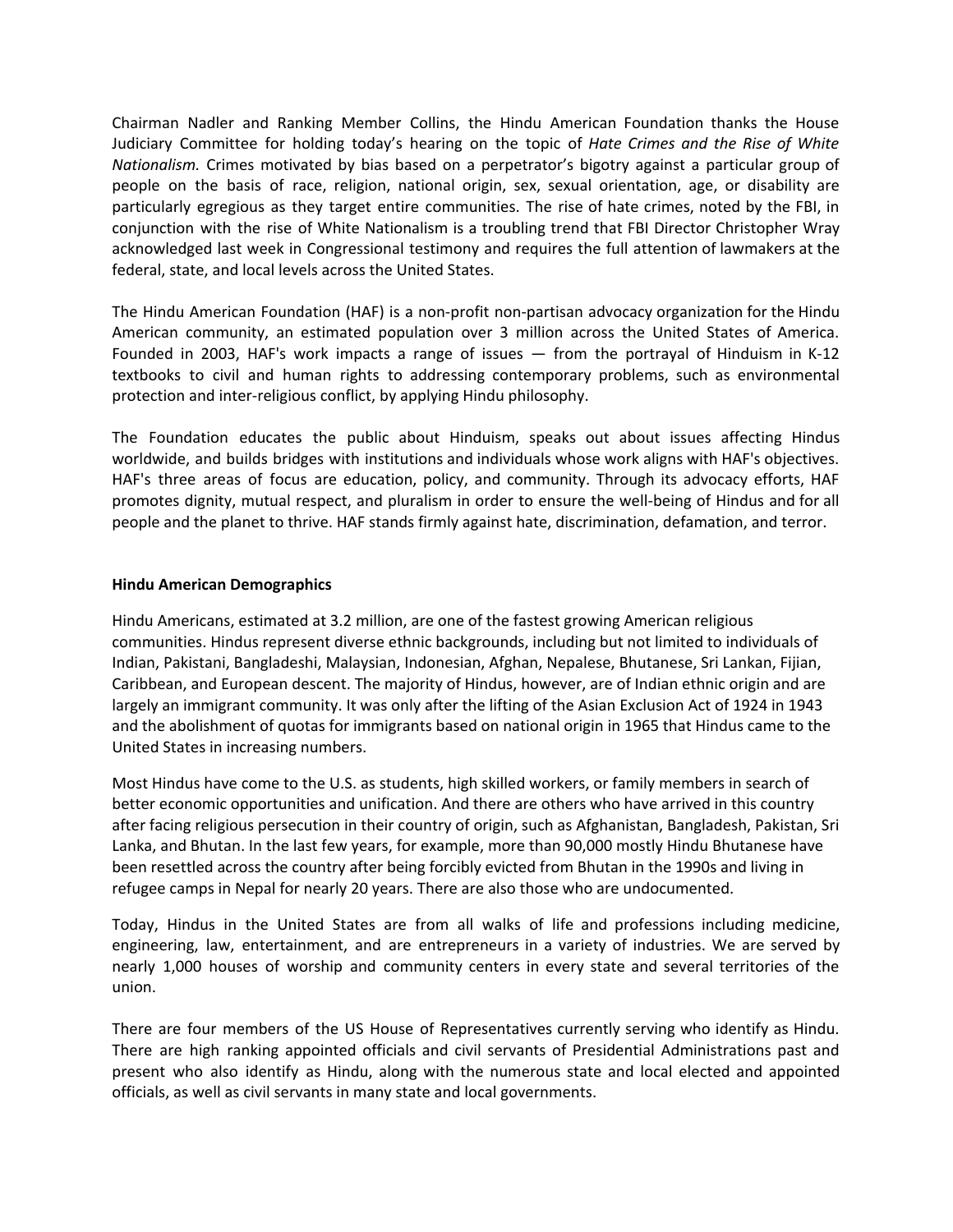## **Anti-Hindu Hate Crimes**

The Hindu American community has a long history of being targeted for hate crimes. Starting with the "dotbuster gangs" that attacked Hindu men and women wearing tilaks (sacred forehead markings) during the 1980s to the brutal murder of Srinivas Kuchibhotla at a Kansas bar in 2017 and most recently the attack on a Kentucky Hindu temple earlier this year.

Despite this long history, it was not until the aftermath of the tragic shooting at the Sikh house of worship in Oak Creek, WI on August 5, 2012 that a national movement began to ensure the inclusion of Anti-Arab, Anti-Hindu, and Anti-Sikh categories in law-enforcement tracking forms to better collect statistics on hate crimes perpetrated against these communities.

Beginning on January 1, 2015, the US Department of Justice began collecting specific data on law enforcement tracking forms for hate crimes that were deemed Anti-Hindu. This was done in part with the long standing advocacy efforts of HAF, along with other civil rights and faith based advocacy organizations, and with the support of the Hindu American community who for decades were counted simply as the "other."

Since the collection of this data began, the number of victims of crimes specifically designated as motivated by anti-Hindu bias in the United States have tripled in number, according to the latest FBI statistics.<sup>1</sup> This number, however, does not accurately represent a complete picture of the extent of hate crimes faced by Hindu Americans. Many incidents against individuals or places of worship don't get reported by victims or are not recorded by law enforcement. Similarly, many bias incidents against Hindus may not be recorded under the anti-Hindu category due to mistaken identity. For instance, some incidents motivated by anti-Arab or anti-Muslim sentiment may actually involve Hindus victims. Moreover, some crimes against Hindus may be based on their racial or ethnic identity and consequently be categorized under a racial/ethnic category instead.

While the nature of hate crimes against Hindus has changed since the violent "dot buster gangs" of the 1980s, where Hindus were attacked by gang members leading to numerous deaths and injuries, Hindus and Hindu places of worship continue to be vulnerable to attacks, particularly in this post-9/11 environment. And most of these crimes targeting Hindus have been perpetrated by white Americans.

## **Cases of Mistaken Identity**

In many instances, especially after 9/11, bias crimes against Hindus (and Sikhs) have been based on the perpetrator's mistaken belief that the victim is Muslim or Arab. Although these crimes have been documented as Anti-Muslim or anti-Arab hate crimes, HAF has worked with Sikh, Muslim, Arab, and pan-South Asian American organizations to highlight the nature of these crimes and their impact on the Hindu and Sikh communities, while calling for full investigations and prosecutions under federal and state hate crime statutes.

For instance, on February 22, 2017, the murder of Srinivas Kuchibotla and wounding of Alok Madasani, Indian Hindu immigrants and IT workers at an Olathe, Kansas bar by a white-male, Adam Purinton, was based on the perceived identity of the victims and Purinton's intolerant views that non-whites did not

<sup>&</sup>lt;sup>1</sup> [https://ucr.fbi.gov/hate-crime/2015/topic-pages/victims\\_final](https://ucr.fbi.gov/hate-crime/2015/topic-pages/victims_final).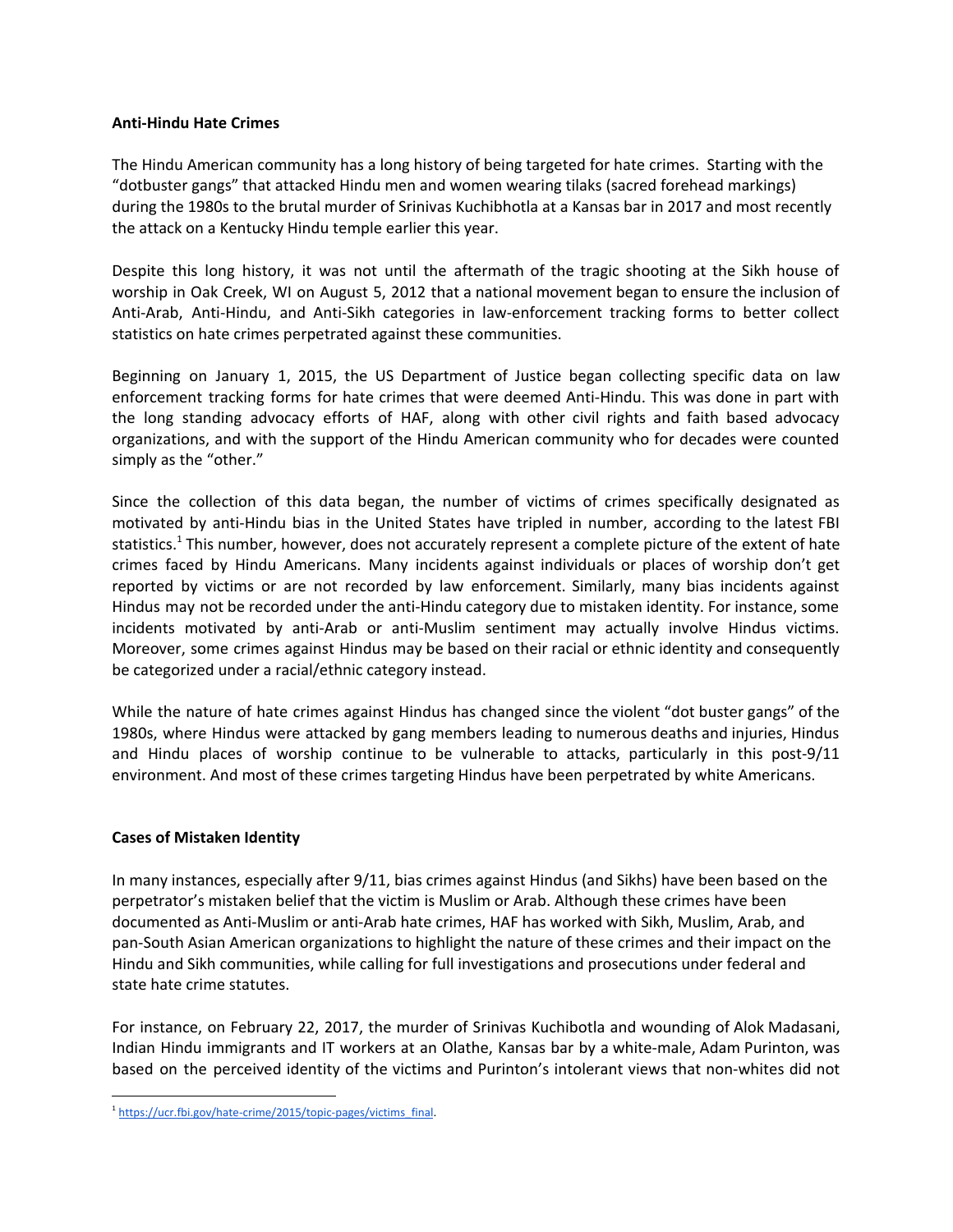belong in America. In fact, prior to the attack, Purinton, was yelling racial slurs and told the victims, who he reportedly mistook for being of Middle Eastern origin, to "get out of my country."<sup>2</sup>

Purinton was stopped from harming more bystanders by another white male, Ian Grillot, who fortunately survived life threatening injuries after being shot himself upon intervening.

Purinton plead guilty in his trial to attacking Kuchibotla and Madasani whom he believed were from Iran, and was sentenced under federal hate crime statutes with life in prison. Kuchibotla is survived by his widow Sunayana Dummala.

Purinton's views are not isolated, however, and are reflected by a growing trend of white nationalist violence targeting anyone perceived to be an "outsider" or someone who doesn't conform to their definition of an American.

## **Hate Speech and Hinduphobia**

Violence and bigotry are often fuelled by speech that can be construed as hateful and intolerant. While such speech does not rise to the level of criminal behavior and is protected under the 1st Amendment, if left unchallenged, it can perpetuate discrimination and in some cases, breed violence.

WIth the proliferation of social media and online activity, in particular, hate speech directed towards religious groups has become increasingly commonplace. Like Americans of other faiths, Hindus have also routinely endured hate speech and the denigration of their religious beliefs.

Even as the Hindu American community grows its numbers, Hinduism remains poorly understood in the American public sphere. According to a study conducted by the Pew Research Center, only 22% of Americans knew a practitioner of the Hindu faith, compared to 38% for Muslims and 61% for Jews.<sup>3</sup> Americans in general also held a neutral or negative view of Hindus compared to other religions in the United States. 4

Given a lack of familiarity with Hindu practitioners, many Americans are influenced by the portrayal of Hinduism offered in the mainstream media, by public officials, and by their own community and religious leaders. Unfortunately, much of the coverage of Hindus, Hindu Americans, and Hinduism in these outlets is flawed, relying on stereotypes and inaccurate information.

As a result, Hindus have often faced xenophobic prejudice from their fellow Americans. Much of this prejudice has been spread through the efforts of evangelical organizations. While the ostensible goal of these organizations are to convert Hindus to Christianity, the heightened rhetoric used often demeans Hindus and denies their humanity. Moreover, Hindu Americans frequently face harassment and religious prejudice when they attempt to participate in public life, whether they choose to lobby their representatives, or run for public office.

<sup>3</sup> Pewforum.org, *How Americans Feel About Religious Groups*:

<sup>&</sup>lt;sup>2</sup> KTLA Channel 5 (Kansas City), Kansas Man Who Killed Indian Engineer at Sports Bar After Yelling 'Get Out of My Country' Is Sentenced to Life: <https://ktla.com/2018/05/05/kansas-man-who-killed-indian-engineer-at-sports-bar-after-yelling-get-out-of-my-country-is-sentenced-to-life/>

<http://www.pewforum.org/2014/07/16/how-americans-feel-about-religious-groups/> (last visited March 26, 2016).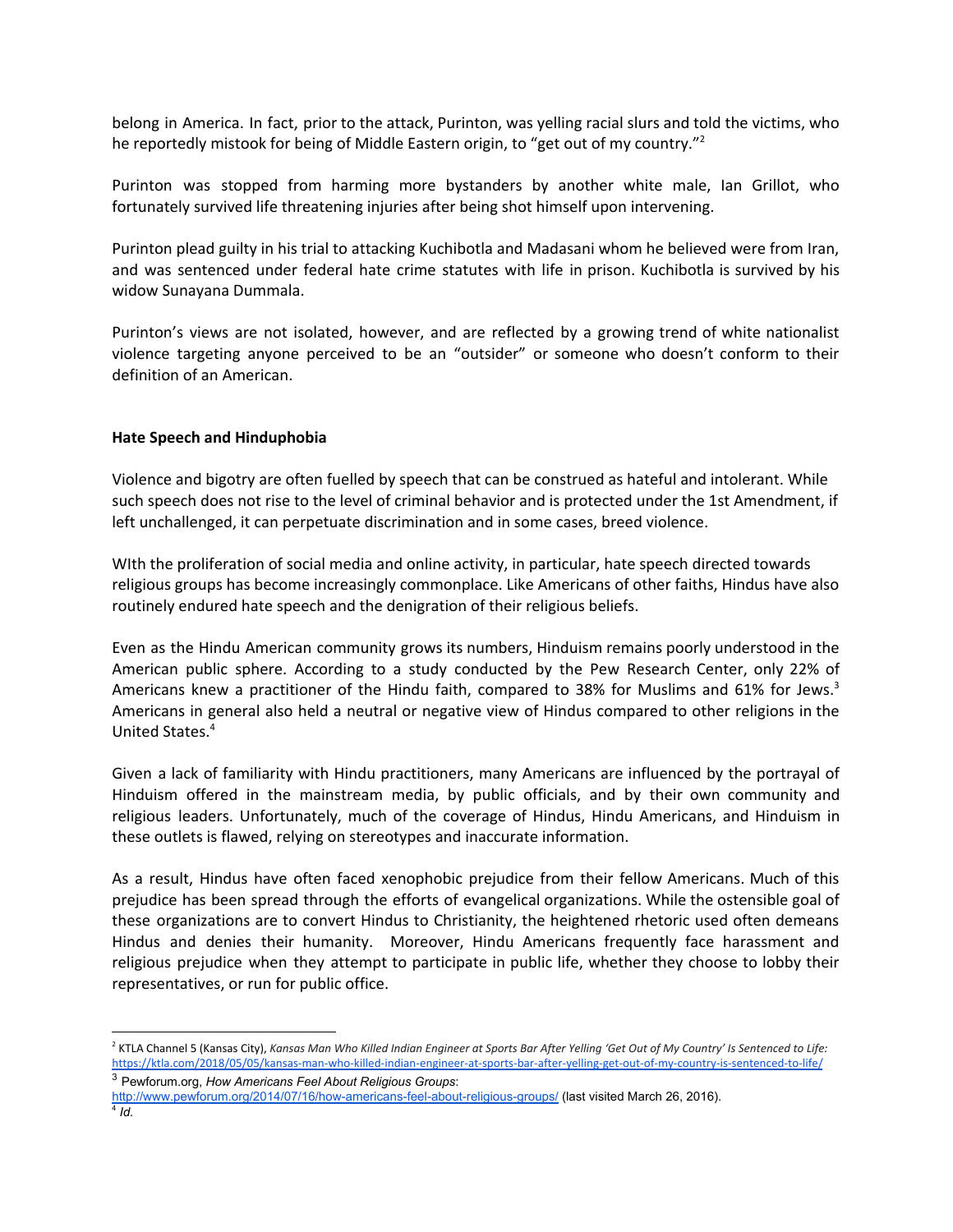This phenomenon has been described as "Hinduphobia," although the term has not become a mainstream, easily identifiable concept as there has been no concerted effort to document incidents and cases of anti-Hindu bigotry in the public sphere in the United States, or elsewhere. "Hinduphobia" and "anti-Hindu hate" are thus often used interchangeably.

The need for such documentation and research on such bigotry is ever growing as the FBI in its recent hate-crimes statistics from 2017 reported that Hindus were the victims of the largest number of hate crimes after adherents of Abrahamic religions. The Hindu American Foundation is currently carrying out research on anti-Hindu hate and Hinduphobia and will be releasing a comprehensive report in the near future.

## **The Nexus of White Nationalism and Christian Supremacy**

What often accompanies White nationalism is a deep rooted bigotry towards religious minorities in the United States in the form of Christian supremacy. Christian supremacy is the belief that faiths other than that of Christianity have no place in society, or must submit themselves as secondary to Christianity in the public sphere. Those who espouse such beliefs are also known to hold anti-immigrant viewpoints, particularly towards non-Christian immigrant communities. 5

In more benign forms, Christian supremacy is often cloaked in the veil of "religious liberty" legislation and campaigns that encroach upon the Constitutionally mandated Establishment Clause. These actions are often carried out by elected and appointed law makers who espouse these views, and are championed by their constituents who agree.

In more pernicious attacks, direct campaigns at non-Christian religious groups are often perpetrated with the intent of intimidating and harming worshipers as well as average citizens. Hindu temples have been repeatedly targeted with White nationalist, anti-immigrant, and Christian Supremacist graffiti.

The latest example of such an instance towards a Hindu house of worship occurred on January 28, 2019, when a seventeen year old broke into the Swaminarayan Temple and Cultural Center in Louisville, Kentucky. A young, proclaimed Christian, white male spent hours spray painting messages like, *"Foreign B\*\*\*\*es Whore F\*\*\* You C\*\*!*" on walls, windows and doors. The vandal also wrote bold religious messages — "*Jesus Is All Mighty is everything*" with a Christian cross — in the former church that had been converted to a Hindu house of worship. Thankfully, the suspect has been apprehended and is awaiting trial. 6

Although state officials, local law enforcement, and the broader community in Louisville came together to support the local Hindu population, as is often the case in such attacks anywhere in the United States, the incident did likely reflect the beliefs of a growing section of white Christian Americans who hold extremist views on immigrants, ethnic minorities, and non-Christian religious groups.<sup>7</sup>

<https://religionnews.com/2019/02/08/after-attack-on-hindu-community-kentucky-shows-the-way-forward/> (February 8, 2019) *7 Id.*

<sup>5</sup> Murali Balaji, Rewire News. *White Christian Nationalism May Not Be Religious, But It Is Christian*:

<https://rewire.news/religion-dispatches/2019/03/21/white-christian-nationalism-may-not-be-religious-but-it-is-christian/> (March 21, 2019) 6 Jay Kansara, Religion News Service. *After attack on Hindu community, Kentucky shows the way forward*: